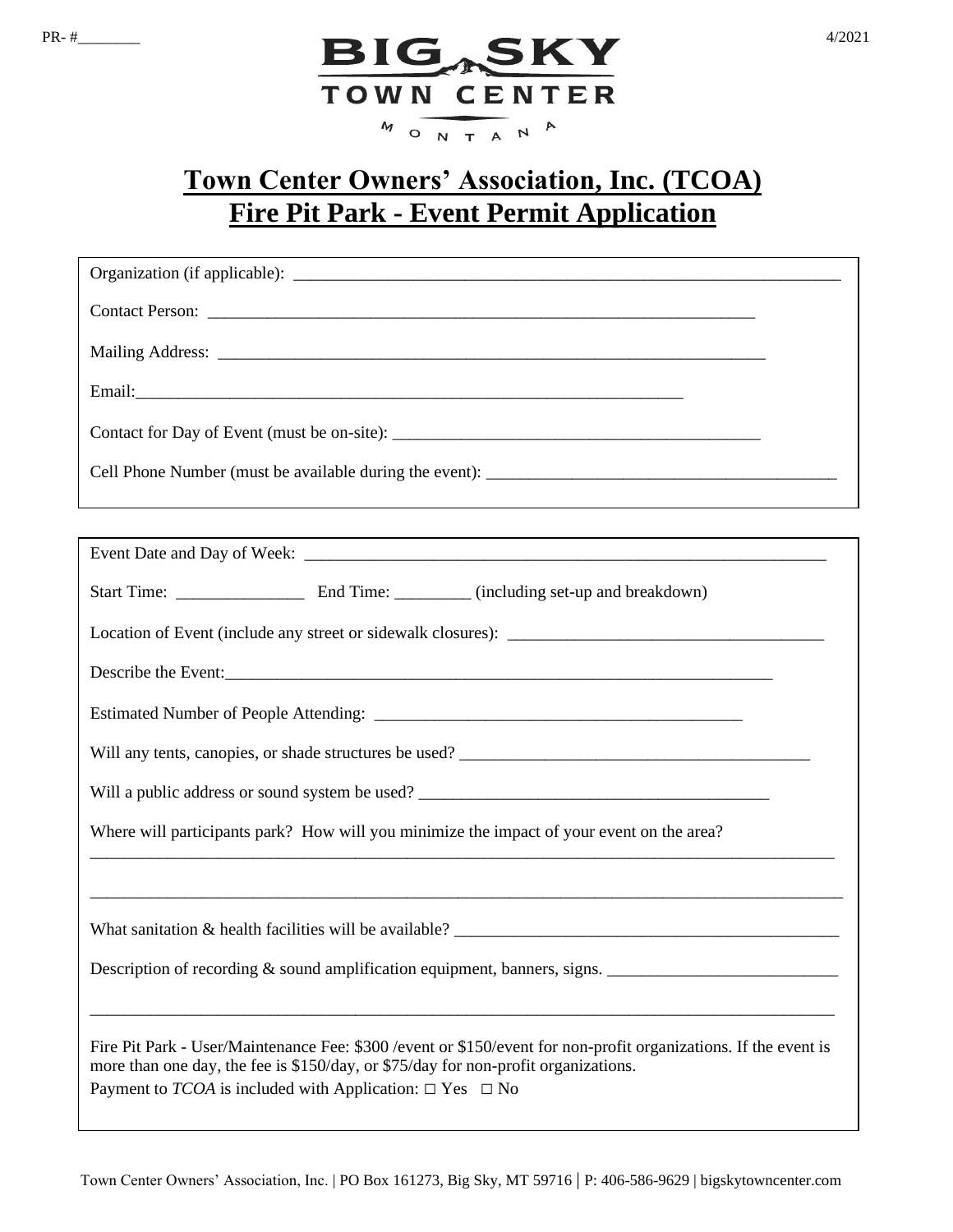In case of Emergency, Call 911

For non-Emergencies, call Gallatin County Sheriff (406-528-2100 ext. 2) or Big Sky Fire Department (406-995-2100) Town Center Owners' Association, Inc. (406-586-9629)

*The undersigned understands and agrees that: A representative of the Town Center Owners' Association, Inc. shall have full authority to void this permit should the activity hereby approved become disruptive or abusive so as to disrupt the peace of any adjacent area or persons, or for violation of Fire Pit Park rules, regulations, and/or any ordinance, committed by any member of the group.*

*The undersigned accepts all risk and liability for and on behalf of myself and those attending the event, and shall indemnify and hold harmless Simkins Holdings, LLC, the Town Center Owners' Association, Inc., and Gallatin County from any and all claims, suits, or actions arising out of any damage sustained as a result of the permitted event and furthermore agree to take full responsibility for the conduct of the function, including, but not limited to, seeing that all laws, ordinances, and regulations are obeyed by those in attendance; and that Fire Pit Park is left in a safe, sanitary, and clean condition.*

*The undersigned agrees to comply with all of the Rules and Restrictions set forth below, the current Gallatin Canyon/Big Sky Zoning Regulations (including the Gallatin County "Part 1" Zoning Administrative Regulation), and the Gallatin County Road Department Special Event Permit (if a road closure is proposed).*

*Any changes to the Event Permit Application will require a new application to be submitted and approved (no additional fee is due).* 

Signature of Responsible Party: \_\_\_\_\_\_\_\_\_\_\_\_\_\_\_\_\_\_\_\_\_\_\_\_\_\_\_\_\_\_\_\_\_\_\_\_ Date \_\_\_\_\_\_\_\_\_\_\_\_\_\_\_\_

## **Rules & Restrictions: Fire Pit Park**

## **Initials of Responsible Party Verifying Compliance with the Following Rules & Restrictions:**

- 1. \_\_\_\_\_No event, including setup for that event, shall start prior to 8 AM and all events shall end prior to 11 PM, with an additional two (2) hour period following the event allowed for cleanup and tear-down. Exceptions may be granted by TCOA at its discretion on a case-by-case basis, and noted as such on copies of the application provided to the County Planning Department, the Gallatin County Sheriff, and Big Sky Fire Department authorities.
- 2. \_\_\_\_\_If any goods, services, food, or alcoholic beverages are offered at the event, copies of all necessary permitting required authorizing the provision of said goods, services, food, and beverages must be provided prior to approval of this Event Permit Application*.*
- 3. \_\_\_\_\_Event organizers are required to meet all aspects of the parking, traffic flow, and pedestrian crossing plan, including directional signage, parking space marking (if applicable), and pedestrian access in accordance with the attached parking plan.
- 4. \_\_\_\_\_Event organizers shall identify an individual (Responsible Party) who shall be in attendance at the event, and whom shall be responsible for ensuring that the parking plan is adhered to, that event attendees behave appropriately, and has contact information for the Gallatin County Sheriff (406-528-2100 ext. 2) and the Big Sky Fire Department (406-995-2100) should a situation arise requiring additional support.
- 5. Event organizers shall provide one (1) outhouse or portable restroom per 100 people expected to attend, as identified on this Event Permit Application. Event organizers must present either a service contract for existing outhouses to ensure that outhouses are serviced and/or removed promptly after an event, or a contract ensuring that outhouses will be provided and removed for the planned event.
- 6. \_\_\_\_\_Site clean-up is the responsibility of the event organizer. The site shall be left in a safe, sanitary, and clean condition following all events.